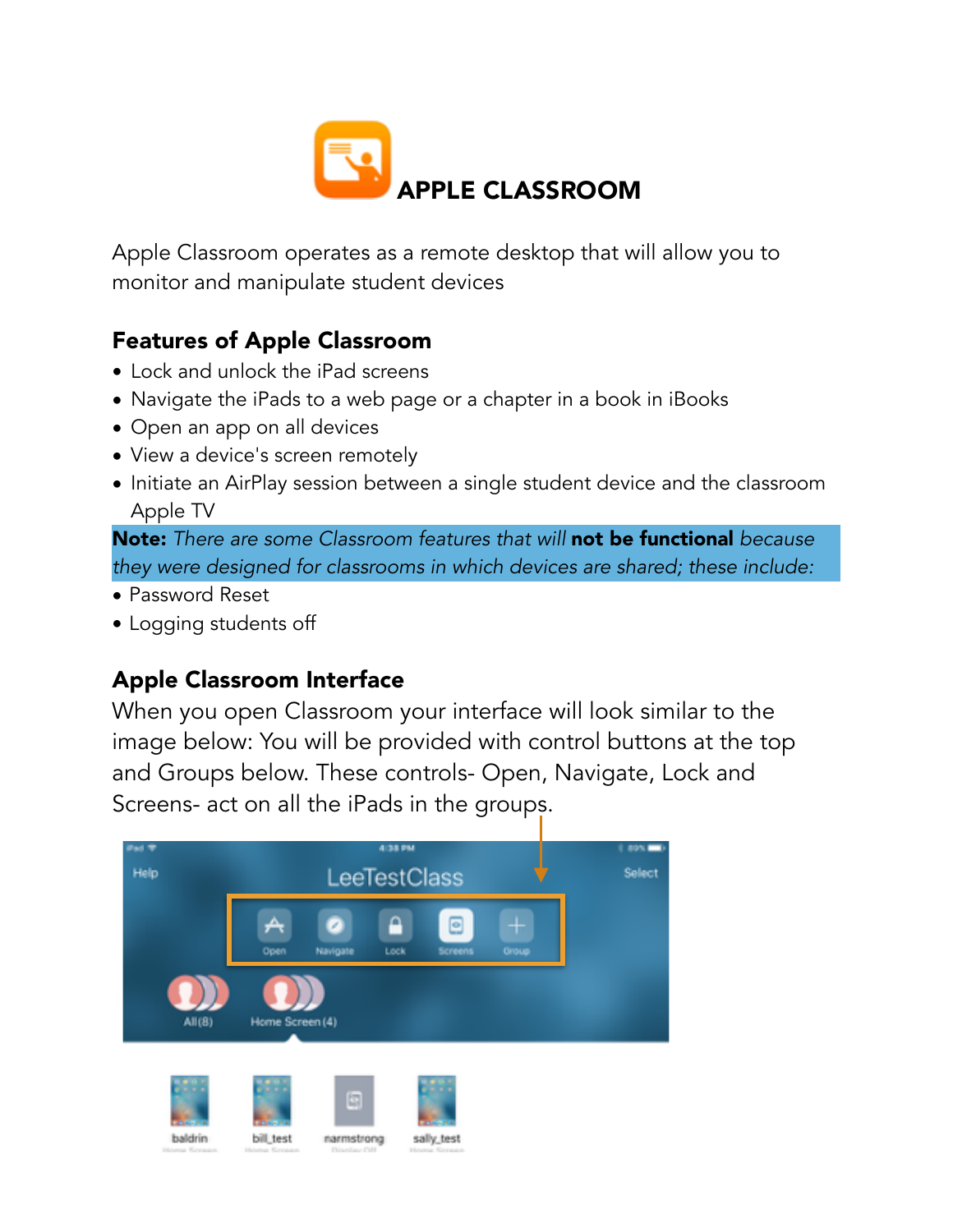# Groups in Apple Classroom

Classroom creates a single group to start with: All. This contains all the devices that are in the class. The teacher can then create static groups as required - for example project teams. Note that the Boys and Girls group in my screenshot above are static groups; they're not default groups in Classroom.



#### To Create a Group:

Classroom also creates **dynamic groups** based on the apps currently in use by students in the class. You might see groups like "HMH Readers(1)" and "Other Apps(3)" where the numbers denote the number of students in those apps.

Classroom also creates another dynamic group called "Low Battery" for devices that are below - I think - 20% on power.

The nice thing about groups is that you can use them as shortcuts to Lock, Navigate or Open items on certain students' devices.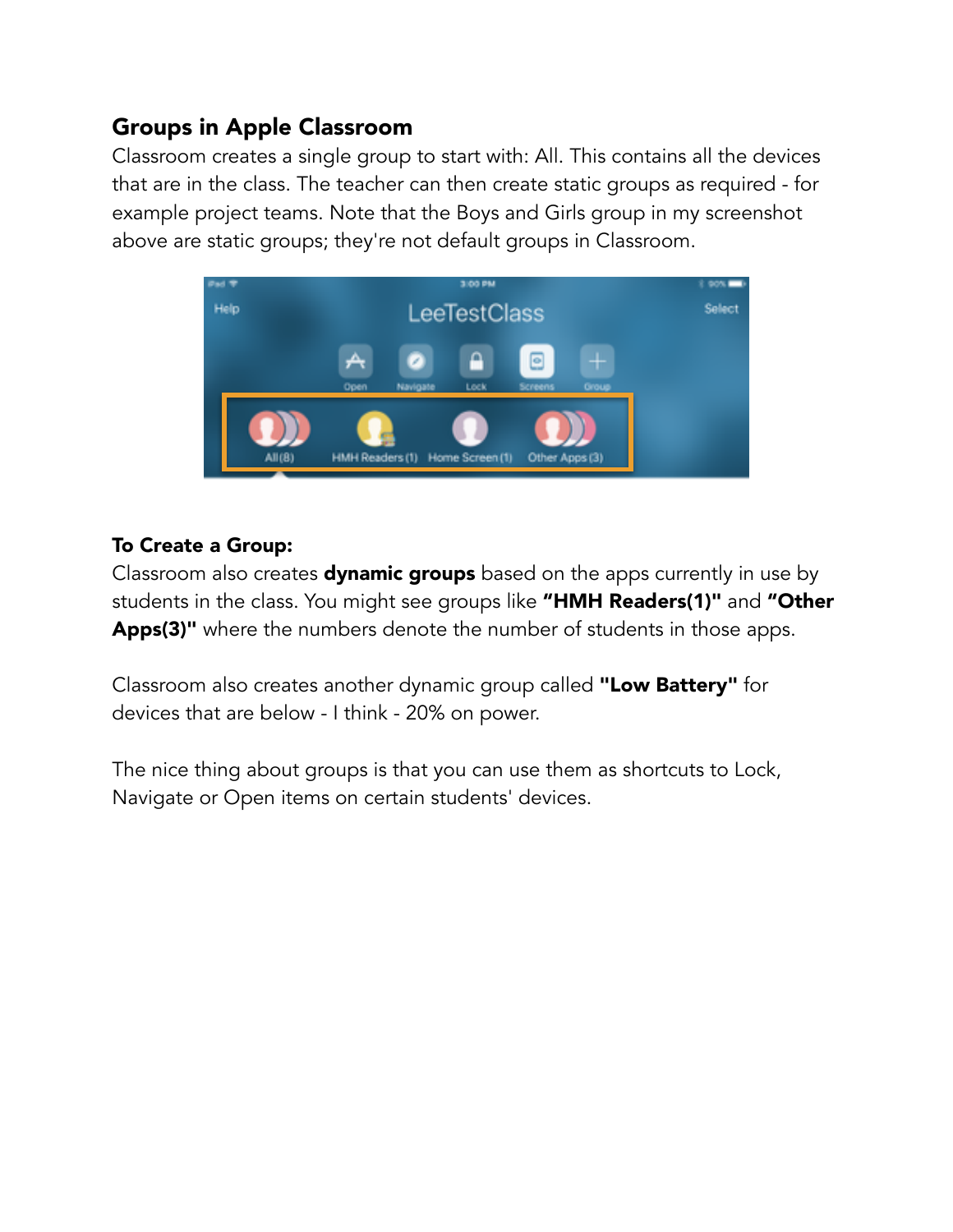# Opening Apps in Classroom

In order to open an app in Classroom, the teacher has to have that app on their iPad. The teacher is presented with a scrolling list of the apps installed on the teacher's device, and can pick one to launch on all the iPads in the current group. Note:(*Students must also have the app installed on their iPad*)

-To do this select the "**Open Button**"; then select the app to launch -To lock students into the app enable the slider labeled "Lock in app"

#### Navigating to URLS in Classroom

The Navigate button provides the option to launch a URL on all selected student devices. To do this: Select the "Navigate" controlyour Safari bookmarks will be listed-pick one to launch on all iPads. (Note: *to launch a URL it must already be a bookmark*)

#### Monitoring and Viewing Screens in Classroom

There is a button at the top of the group view that lets you toggle between a student's image and their screen. Students are always made aware that their screen is being monitored.(*a blue bar across the top of their screen indicates this)*